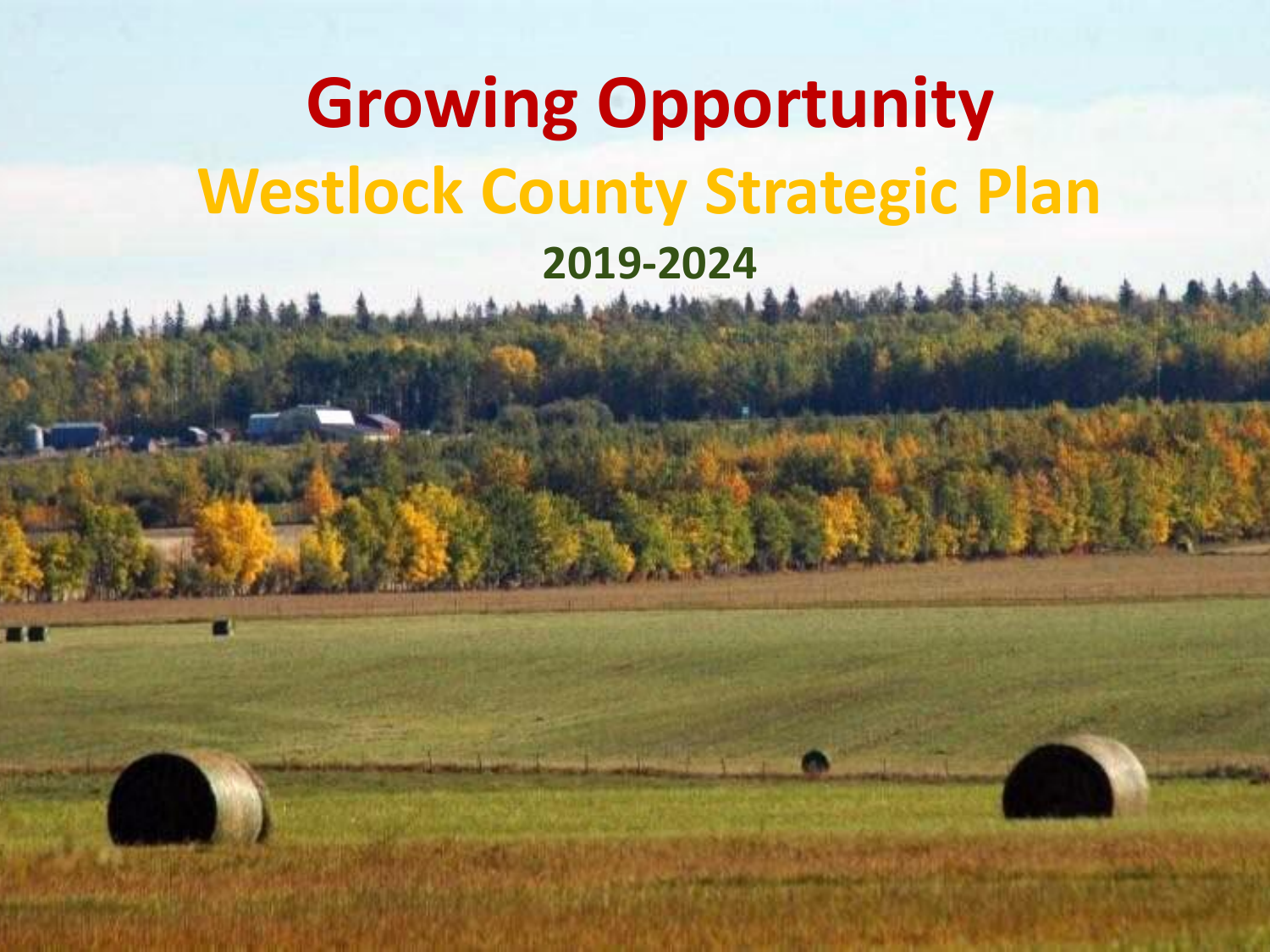### **Message from the Reeve**

*Growing Opportunity* identifies County Council's strategic priorities for the next five years. It reflects the values and priorities of the people of Westlock County and the financial realities we face as a rural municipality in a rapidly changing economy.

It identifies improved communication with citizens and stakeholders, financial resiliency, results-based investment in our transportation network, and increased support for quality of life initiatives as the areas County Council intends to focus on over the remainder of our term in office and into the future.

While our plan doesn't include big, bold new initiatives or major infrastructure investments, it signals an important shift in the way Westlock County does business. As we move forward, the County will work in partnership with residents and ensure that decision-making processes are transparent and reflective of the needs of all residents. We will keep our eyes firmly on the bottom-line and live within our means. Investments in our programs, services and infrastructure will be based on evidence rather than politics. Your councillors will focus on developing policy and approving budgets instead of being involved in day-to-day operational decisions.

We only have to look back a couple of years to the *Westlock County Municipal Inspection Report* to fully appreciate the necessity of changing the way we govern the municipality and deliver programs and services. We have spent the last two years successfully addressing many of the concerns identified in the inspection report. Now is the time to begin to look forward.

Our Strategic Plan is intended to inspire everyone in Westlock County to consider how we can work together to achieve our vision for the future. While our priorities won't be reached overnight, we will monitor our progress and report to residents regularly on how we are doing.

On behalf of my fellow Councillors and our dedicated staff, I invite you to read our Strategic Plan and get involved in *growing opportunity* in Westlock County.



Reeve Lou Hall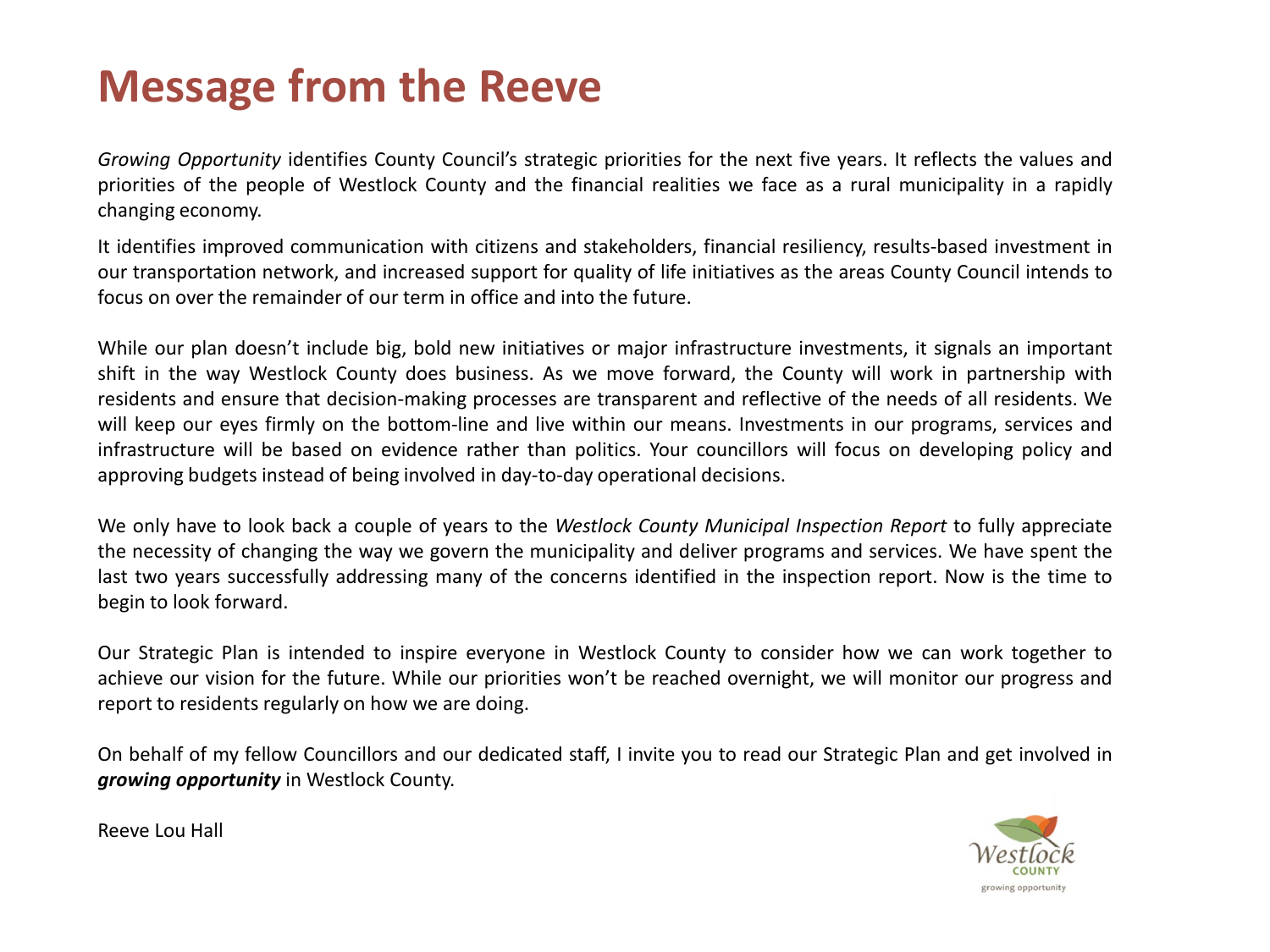### **County Council Commitments**

**We are committed to the residents of Westlock County.** We appreciate that our role is to serve people and we will carefully consider the needs and expectations of all residents when establishing policy and making decisions.

**We are committed to good governance.** We are a team and will adhere to our Code of Conduct at all times. We act in the public interest and commit to open and transparent decision-making.

**We are committed to the financial sustainability of the municipality.** We will strive to ensure the efficient delivery of our programs and services. The decisions we make today will enhance the long-term financial stability of Westlock County.

**We are committed to working with others.** We will collaborate with residents, community groups and stakeholders across the County, our municipal neighbours, Rural Municipalities of Alberta, and the provincial and federal governments to achieve our strategic priorities.

**We are committed to supporting organizational excellence.** We recognize the crucial role staff play in providing programs and services and will support initiatives to improve the overall capacity of our organization.

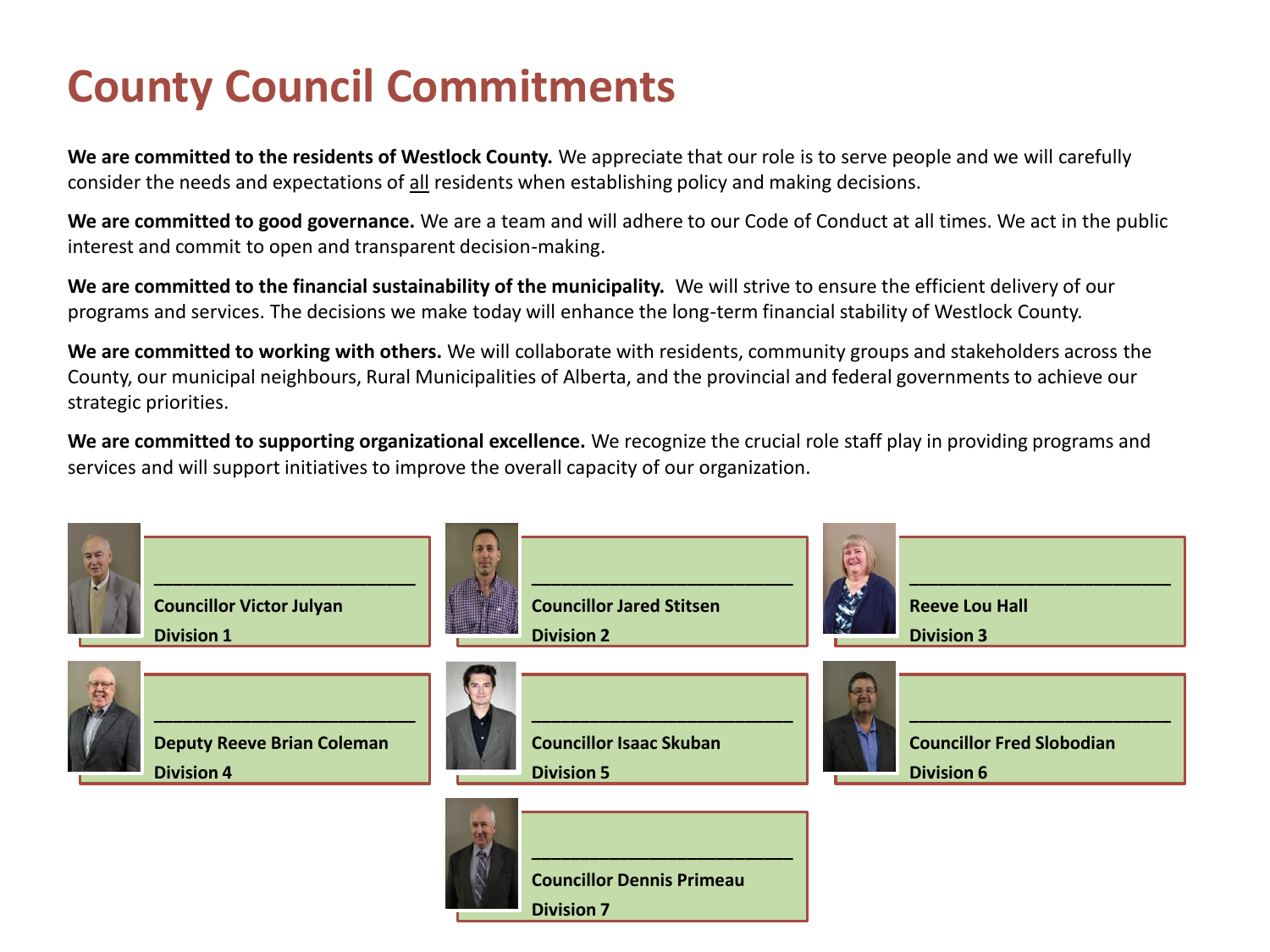### **Our Legislated Mandate**

Alberta's *Municipal Government Act* legislates the broad purpose of the County:

- Provide good government
- Foster the well-being of the environment
- Provide services, facilities or other things that, in the opinion of council, are necessary or desirable for all or a part of the municipality
- Develop and maintain safe and viable communities
- Work collaboratively with neighbouring municipalities to plan, deliver, and fund inter-municipal services

There are many other Provincial and Federal Acts that also govern and provide other legislated frameworks for the County, they include, but certainly are not limited to: The Local Authorities Election Act, the Water Act, the Environmental Protection and Enhancement Act, the Species at Risk Act, the Safety Codes Act, Labour Standards Code, Occupational Health and Safety Act, the Freedom of Information and Protection of Privacy Act, the Weed Act.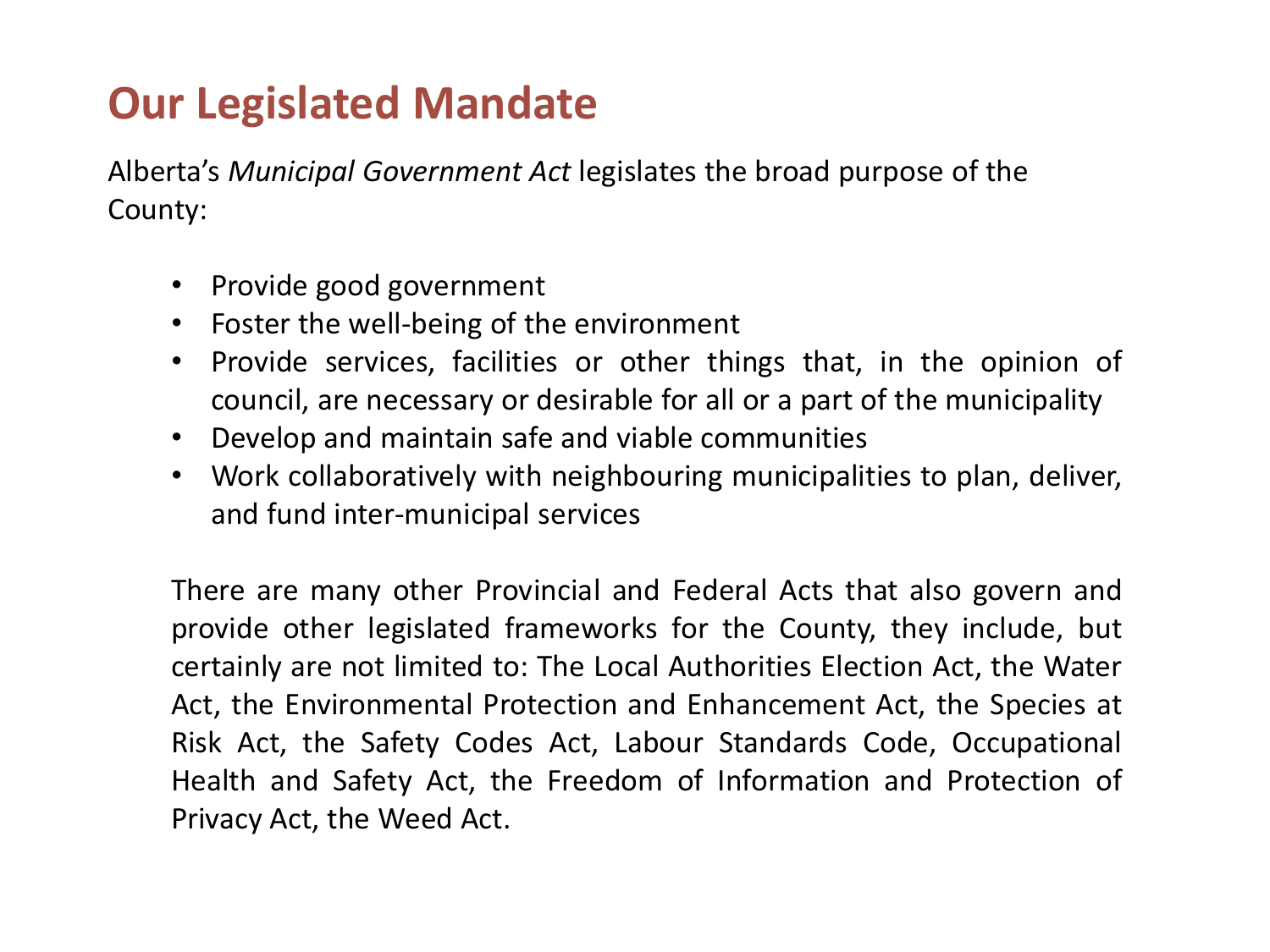# **Our Vision**

#### **What we want Westlock County to look like in the future**

**A prosperous rural community focusing on people, quality of life and diverse economic opportunities.**

## **Our Mission**

#### **The County's role in achieving the vision**

**To provide municipal programs, services and infrastructure our citizens depend on to support their well-being in the most efficient and effective manner possible.**

## **Our Values**

#### **The values which guide how we think and act**

**We listen with respect and open minds, provide well-intended honest input, rely on evidence and expertise, support continuous improvement, and are accountable for our decisions.**



growing opportunity

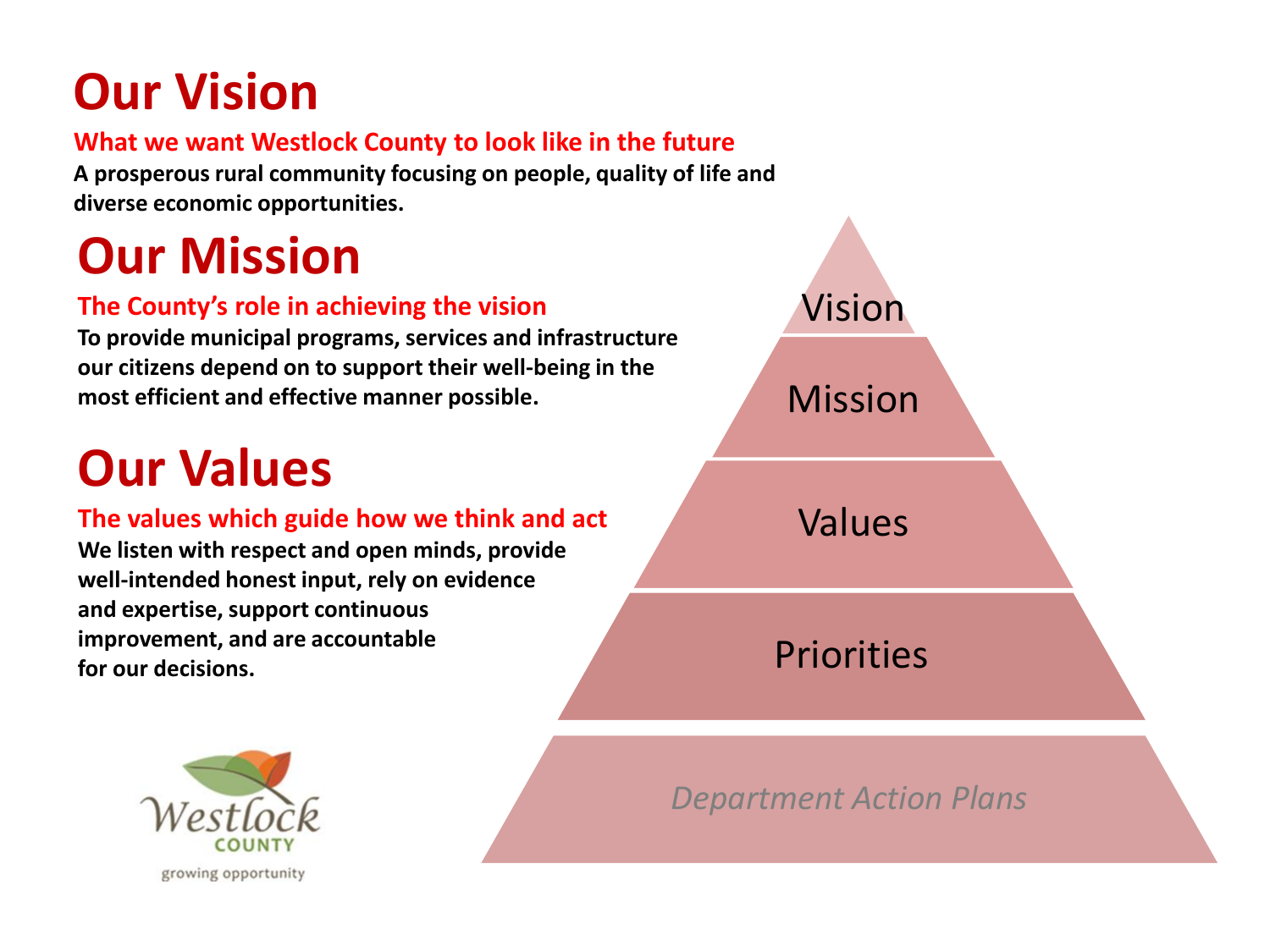# **Our Planning Framework**

Westlock County uses an established municipal planning framework.

Our **Municipal Development Plan**  outlines long-term goals and objectives.

Our **Strategic Plan** identifies County Council's priorities.

Our annual operating and capital **budgets** define what we can accomplish in a given year with the resources we have available.

Finally, our **service levels** describe how we will deliver programs, services and infrastructure.

**Progress reports** measure how well we are doing towards meeting our strategic priorities, goals and objectives.

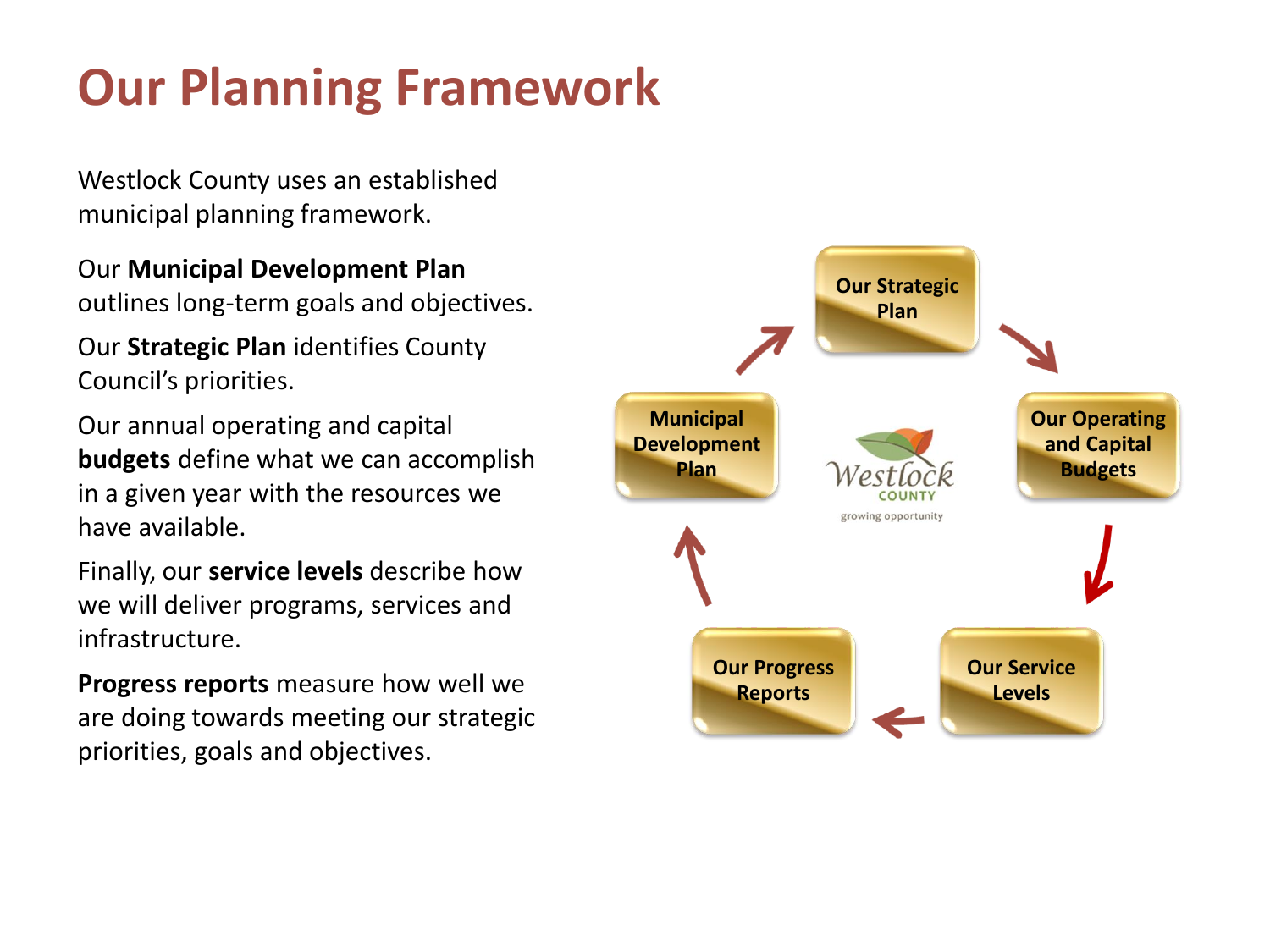### **Strategic Planning Challenges**

Westlock County is facing a wide range of issues which affect its capacity to achieve its strategic priorities, goals and objectives. While the County may be able to influence some of these issues, others are beyond its control.

**Fiscal Constraint.** The County is facing significant financial challenges which limit its operational and administrative capacity. It struggles to maintain core infrastructure and to achieve current service levels. Responding to provincial funding reductions and downloading of responsibilities and costs will present additional fiscal challenges over the next few years.

**Municipal Assessment Base.** Westlock County does not enjoy a strong assessment base. The assessment base is declining, particularly linear and M&E assessments, and consequently its property tax rates are not competitive in a regional or provincial context. As a result, the Municipality struggles to attract new businesses and people. There are very few opportunities for alternative sources of revenue, creating quite a challenge for the County.

**Inter-municipal Collaboration.** Municipalities across Alberta are required to take a more robust approach to intermunicipal land use planning and service delivery. The development of Inter-Municipal Collaboration Frameworks and Inter-Municipal Development Plans will require significant effort by County Council and Administration and may result in increased funding challenges.

**Changing Demands for Service**. Residents are demanding a broader range of programs and services and elevated levels of existing services. They expect the County to invest in community development, recreation and culture, and health and safety initiatives. Current staffing levels are already below comparable Counties in Alberta and existing service level delivery is already a challenge.

**Legacy of the Municipal Inspection Report.** While the County has worked diligently over the past two years to respond to the comprehensive 2017 Municipal Inspection Report, it is still working in "catch up" mode due to the consequences of political and administrative decisions made in the past. The Municipality finds itself in the position of having to provide additional programs and required services with fewer staff.

**Population Changes.** Westlock County's population is not growing and is aging. Statistics Canada reports that the County's population dropped by 5.5% between 2011 and 2016, a loss of over 400 people or almost 200 households. Over 17% residents are over 65 years old, significantly higher than the provincial average. Westlock County may face growing pressure to accommodate the service needs of older residents.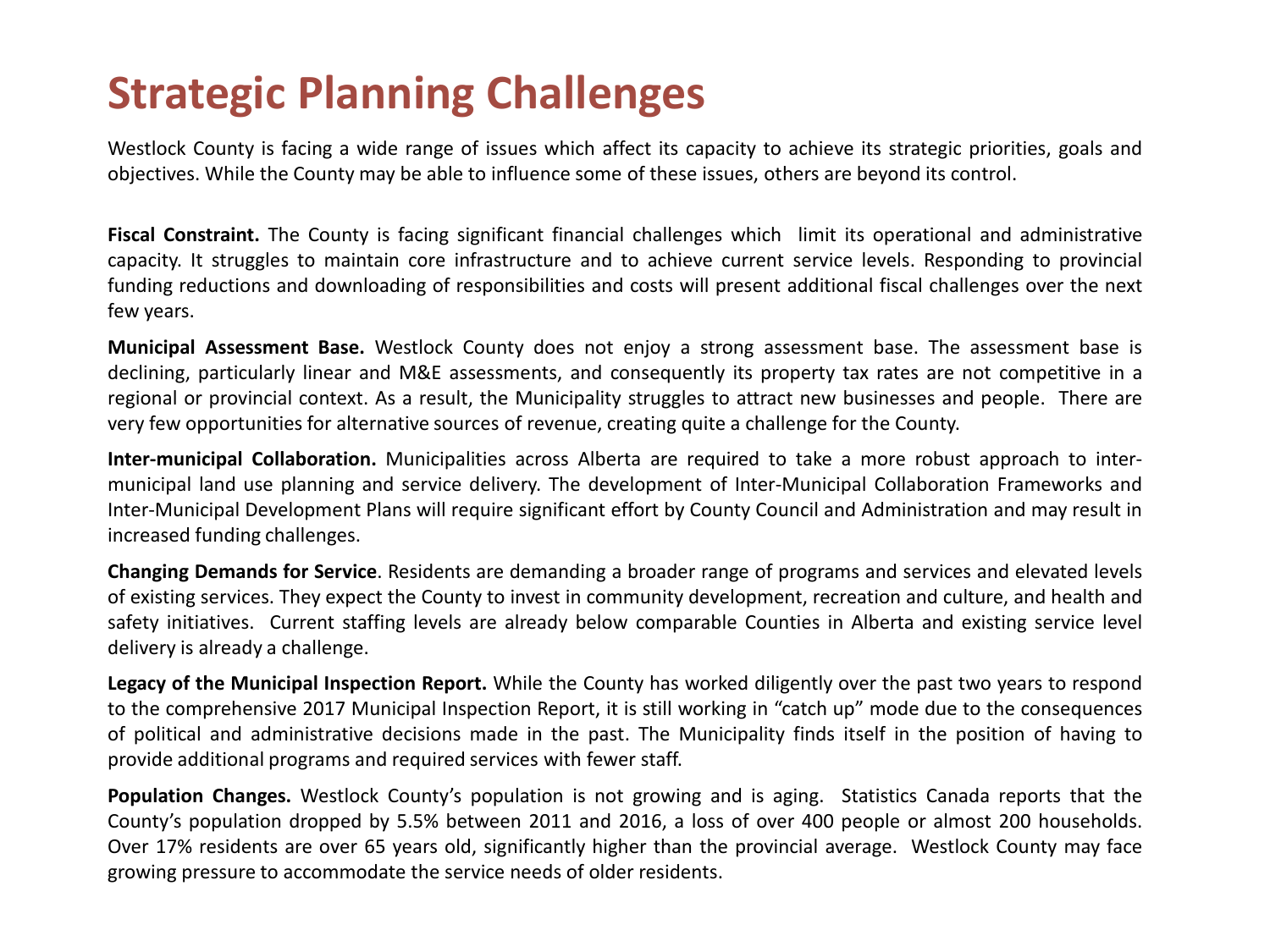## **County Council's Strategic Priorities**

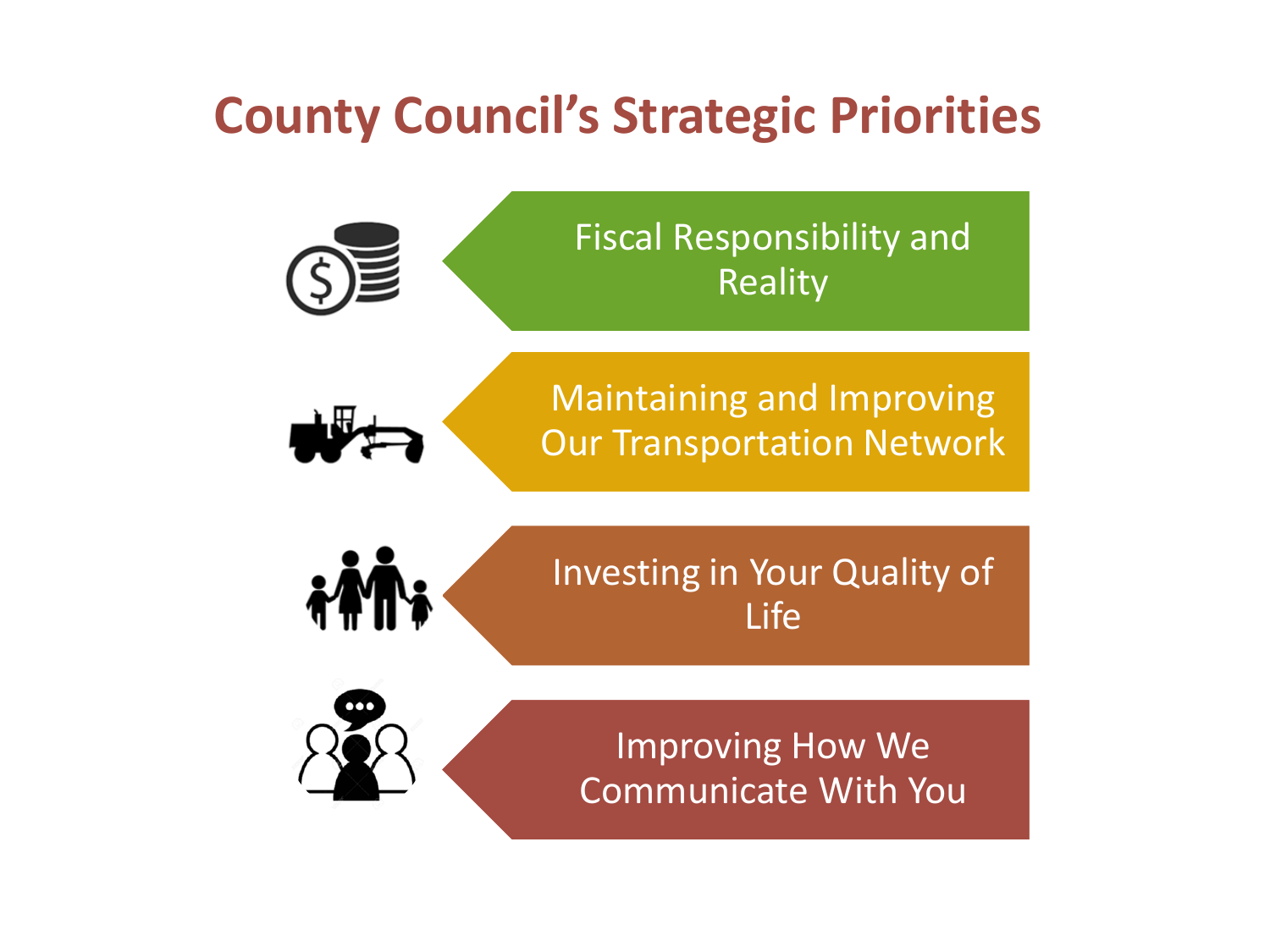### **Our First Strategic Priority Fiscal Responsibility and Reality**

#### **What We Know**

While the 2017 Municipal Inspection Report indicated that the municipality was in fairly good financial condition prior to 2016, Westlock County faces major financial challenges as the reality of the cumulative effects of continued assessment base loss and rising costs takes hold.

Unlike many other rural municipalities in the province, the County has a very limited (and shrinking) non-residential assessment base. Its tax rates compromise the County's ability to attract commercial and industrial development. As a result, the municipality is over-reliant on residential taxes and grant funding.

The County is facing a significant infrastructure deficit and does not have the financial capacity to respond appropriately in the near future. Provincial funding cuts and a continued economic downturn will further compromise the County's financial capacity.

Based on a Capacity Review, staffing levels are well below those in comparable Counties in the province.

#### **Intended Outcome**

Westlock County continues to be an autonomous, financially-viable municipality, accountable, responsible and transparent local government.

#### **What We Intend to Do**

County Council will undertake a structured review of service levels through the Budget Process for all programs and services. This process will consider the value ratepayers receive for taxes paid; analysis of alternative and innovative ways of delivering services; and seeking out the very limited alternatives of new sources of revenue to take the pressure off existing taxpayers.

We will work with other municipalities to identify opportunities to deliver services more efficiently and effectively.

The County will continue to respond to the financial recommendations in the 2017 Municipal Inspection Report, including the further development and refinement of a longterm financial plan (subject to Provincial funding stability).

#### **How We'll Measure Progress**

Administration will track and report to County Council annually on key financial viability measures and achievements of service level expectations.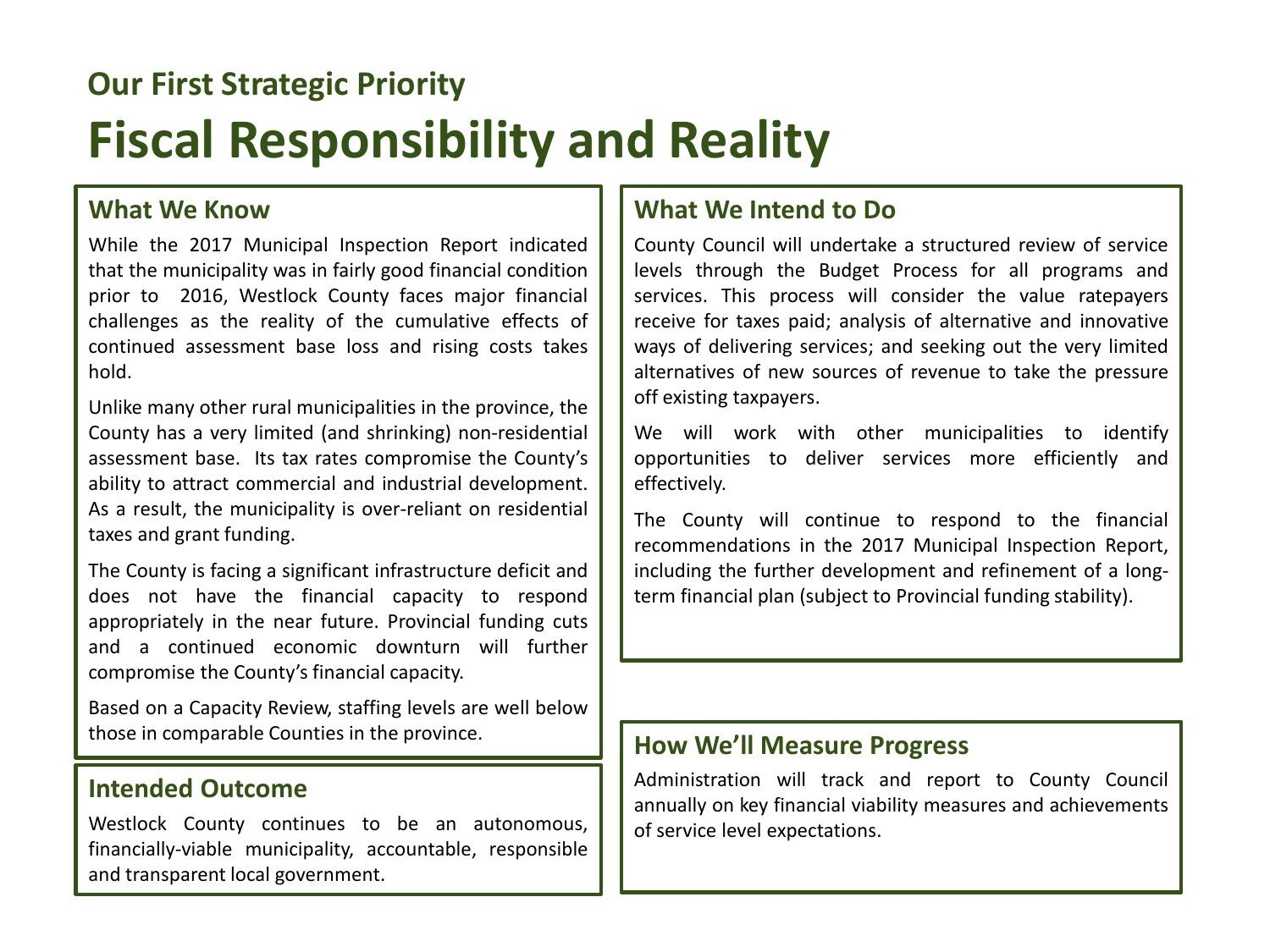### **Our Second Strategic Priority**

### **Maintaining and Improving Our Transportation Network**

#### **What We Know**

Westlock County is responsible for the maintenance of over 2,300 kilometres of roads and streets. It invests more than \$8 million every year (over 40% of its operating budget) on a variety of programs, including: construction, maintenance, gravelling, snow removal, dust control, flood control, bridge maintenance/ replacement , ditch maintenance and signage.

The County's transportation network is critically important to residents and businesses across the County. Most residents identify roads as their highest municipal infrastructure priority.

Over 95% of the County's roads are gravel. Its grading and gravelling programs are the life blood of the network. County policy sets out the standards and priorities for road grading, gravelling and maintenance within the County.

#### **Intended Outcomes**

The County's transportation network is in good condition and meets the functional needs of residents and businesses.

Investments in the transportation network are based on sound internal planning.

#### **What We Intend to Do**

We will strive to implement the recommendations of the 2018 Road Study and establish an evidence-based transportation network management program within our means. We will:

- focus our investments on the priority upgrades identified in the Road Study;
- utilize available funding to finance projected maintenance costs for the next decade; and
- consider identified alternative road maintenance methods for gravel and paved roads.
- provide education and enforcement to the transportation industry for the protection of our transportation network.

We will review all of our transportation-related policies with the objective of confirming or redefining current service levels.

We will continue to maximize County investment in our transportation infrastructure.

We will continue developing an Asset Management System.

#### **How We'll Measure Progress**

Administration will monitor network Condition Ratings on an ongoing basis and will report findings to County Council on an annual basis.

We will monitor and report on: (i) Customer Service Request (CSR) levels and types; (ii) number of enforcement infractions; and (iii) achievements of service level expectations.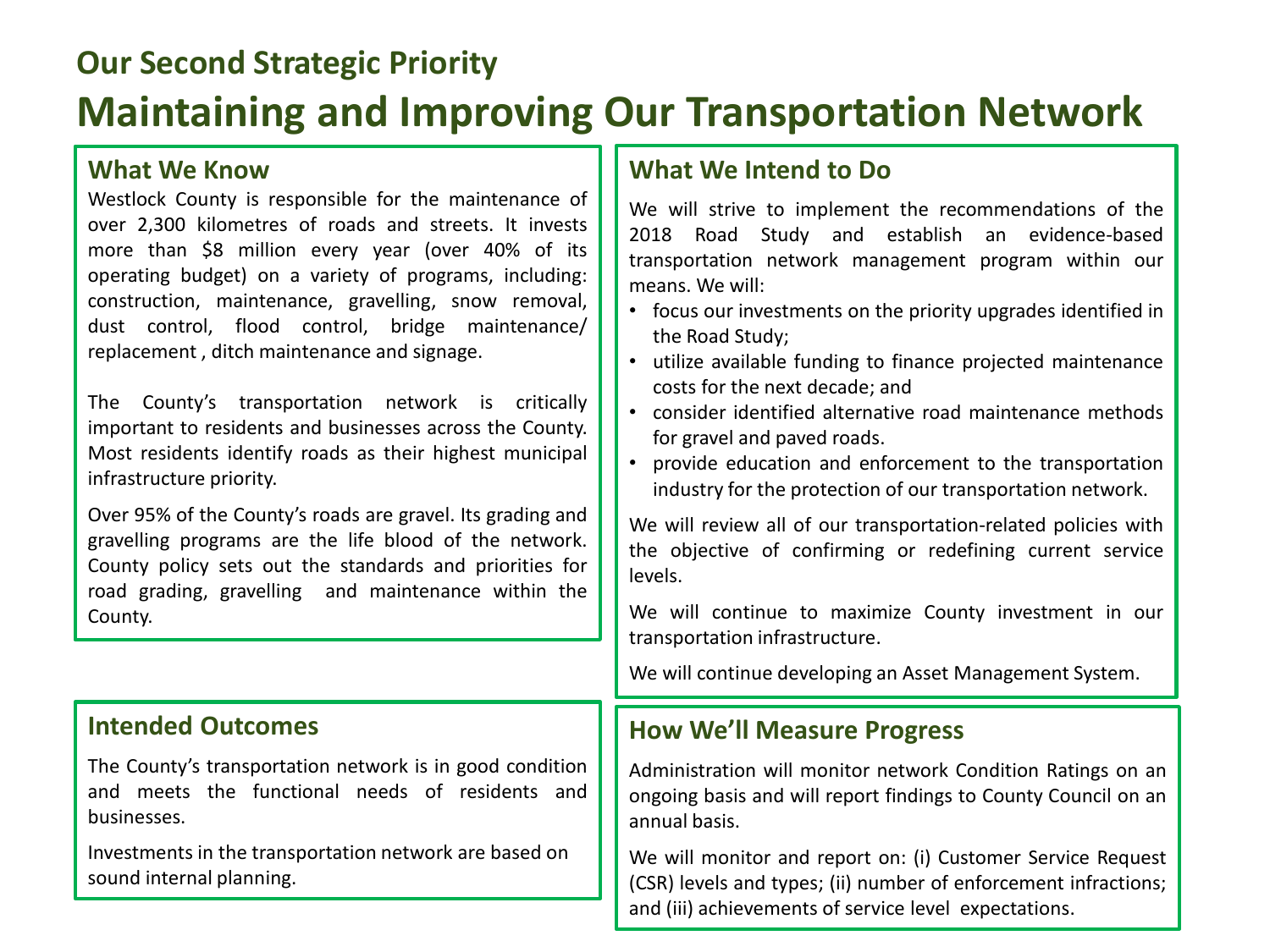## **Our Third Strategic Priority**

# **Investing in Your Quality of Life**

#### **What We Know**

While people in Westlock County have always valued their quality of life, their expectations with respect the Municipality's role in recreation, public safety and community development are evolving. Residents are increasingly demanding that the Municipality invest in a higher level of programs and services.

The County is committed to continuing its support of agriculture and maintaining its rural character, but recognizes that it may need to provide a broader range of municipal services to attract and retain families, encourage economic development, promote vibrant communities, and preserve its natural environment.

Westlock County is investing in recreation; emergency response and enforcement services; water, wastewater and solid waste management services; FCSS programs; and community development.

#### **What We Intend to Do**

We will continue to evaluate and support:

- our volunteer fire departments;
- a community peace officer program;
- parks and campgrounds across the County;
- the Tawatinaw Valley Recreation Facility;
- community organizations that promote and encourage cultural programs, facilities and events across the County;
- Westlock Municipal and Yellowhead Regional libraries;
- operations at the Westlock Municipal Regional Airport;
- the Westlock Regional Waste Management Commission and the Westlock Regional Water Services Commission; and
- waste transfer/recycling stations;

We will collaborate with other municipalities to support County residents' access to recreation facilities.

#### **Intended Outcomes**

The citizens of Westlock County enjoy the benefits of physical, mental, emotional, and social health.

County programs and services help support the quality of life available in Westlock County

#### **How We'll Measure Progress**

Administration will develop and monitor statistical data on our facilities where possible.

Utilize and report on user response surveys and comments.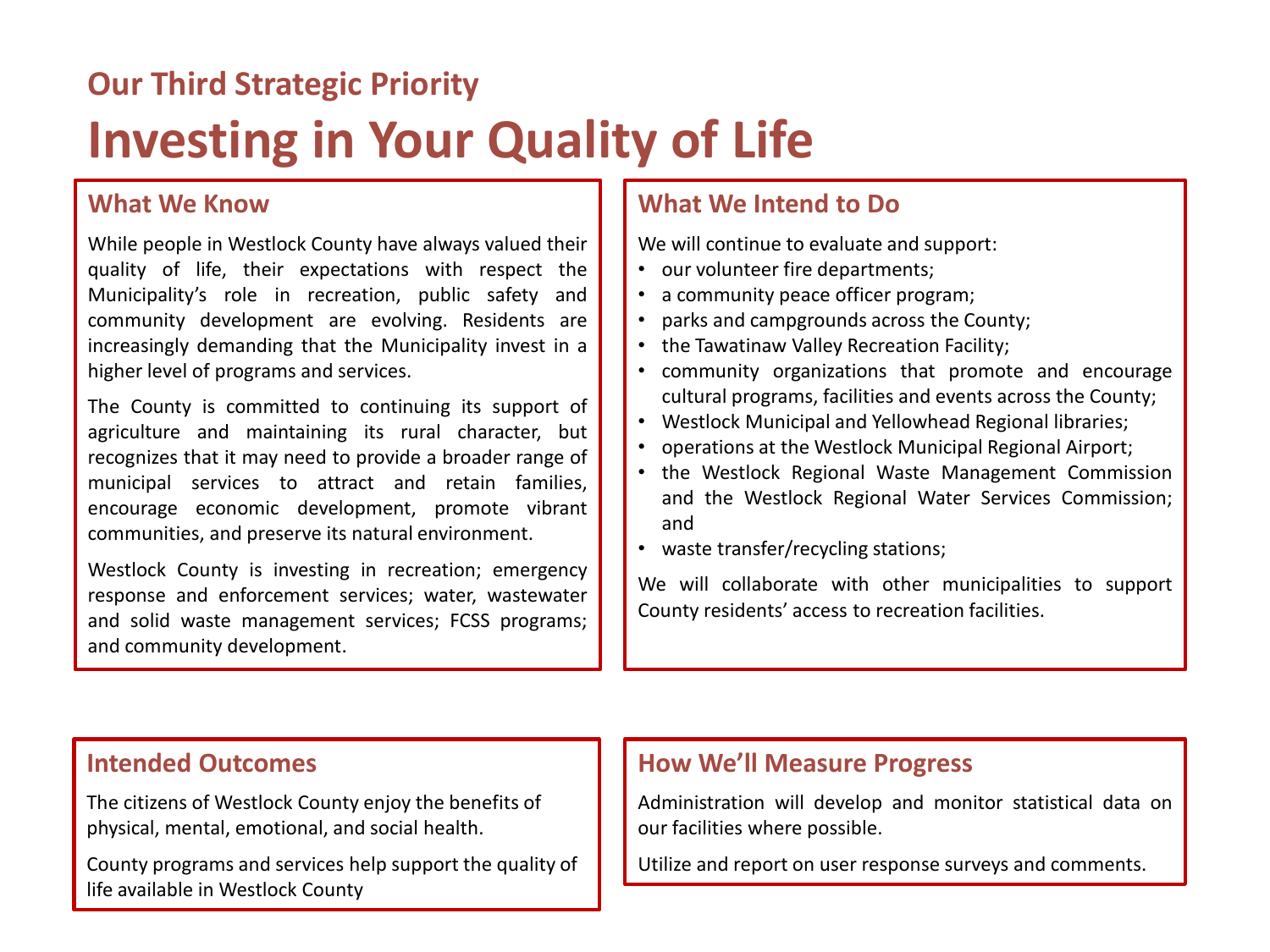### **Our Fourth Strategic Priority**

## **Improving How We Communicate With You**

#### **What We Know**

While we have been working hard over the past two years to be more open and transparent, the Communications Survey undertaken in 2019 clearly indicated that we have to do much better.

A vast number of respondents are looking for new and expanded communication methods from the County.

#### **What We Intend to Do**

We will implement attainable, affordable recommendations from the Communications Survey Report by:

- making communications an organizational priority;
- reviewing the County's public engagement policy;
- addressing new ways of communicating with younger residents;
- issuing a regular Westlock County newsletter that will include Council Meeting briefing reports;
- implementing Facebook as a communications tool;
- investigate the feasibility of making audio recordings of Council meetings and posting them online;
- issuing a trial period of media releases on key County initiatives.

#### **Intended Outcome**

Westlock County residents and stakeholders are well informed. They make regular use of the County's various communication channels and report that they are receiving the information they expect from Council and Administration.

#### **How We'll Measure Progress**

Administration will bring progress reports to Regular Council meetings on a quarterly basis. These reports will be shared with residents and stakeholders. Gather statistical information on electronic media platforms. Conduct an annual survey on communication effectiveness.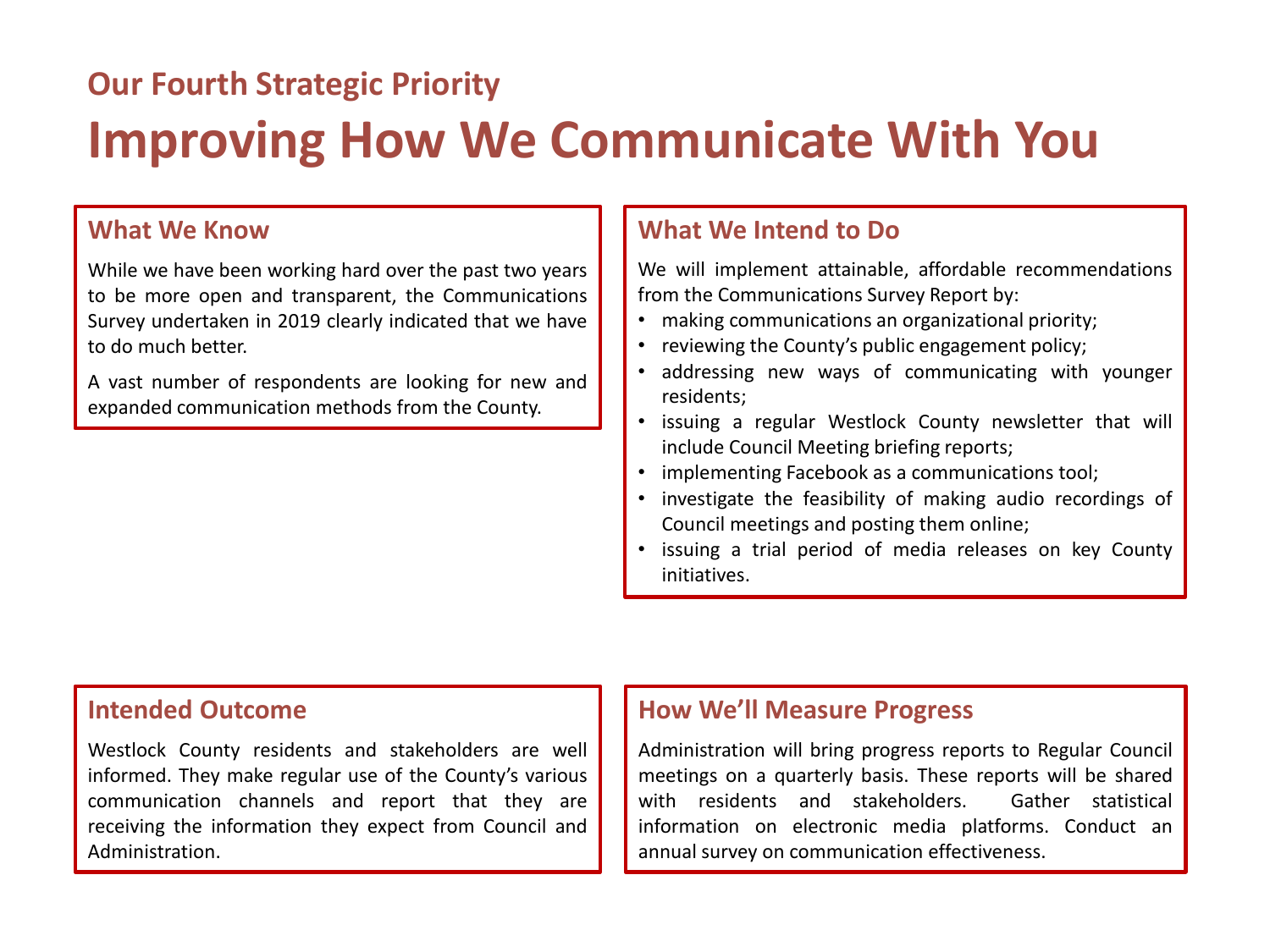

### Please visit our website or contact us for more information



[www.westlockcounty.com](http://www.westlockcounty.com/)



780-349-3346 Toll Free: 1-877-349-5880 Fax: 780-349-2012



info@westlockcounty.com



10336 – 106 Street Westlock, Alberta T7P 2G1